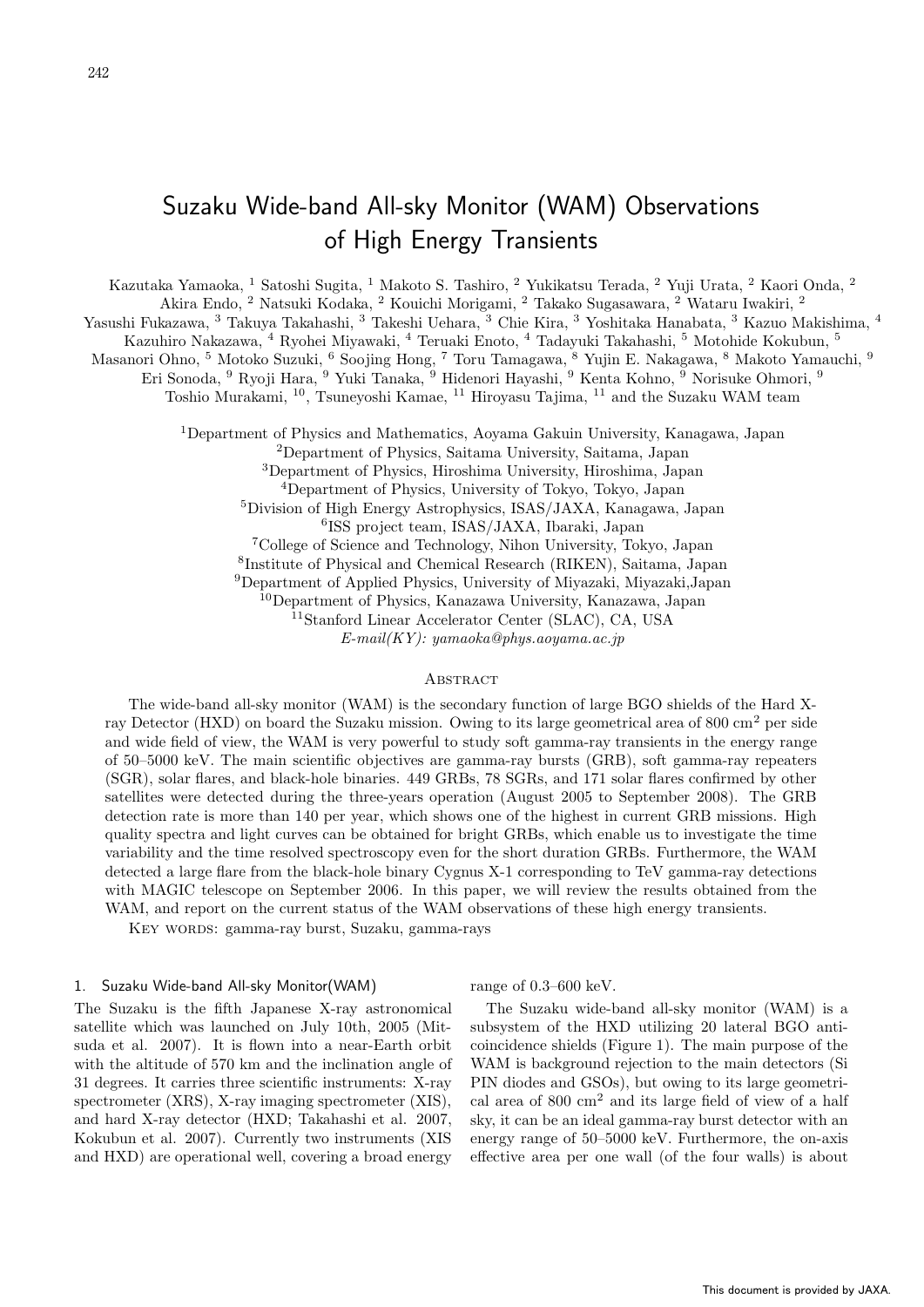$400 \text{ cm}^2$  at 1 MeV (Figure 2), which is much larger than those of other GRB missions. Hence, the WAM is expected to clarify the origin of radiation mechanisms of the GRB prompt MeV gamma-ray emissions with a high sensitivity. The WAM characteristics are shown in Table 1

In this paper, we present the current status of the Suzaku WAM over initial three years, focusing on observations of GRBs and hard X-ray sources related with the MAXI science. Details of design and its in-orbit performance of the Suzaku WAM are described in Yamaoka et al. (2009).



Fig. 1. Schematic view of the Hard X-ray Detector. Left panel: Cross-sectional view. Right panel: Top view. The WAM is a subsystem of the HXD which consists of the surrounding 20 BGO anti-coincidence shields.



Fig. 2. On-axis effective area of the Suzaku WAM in comparison with previous and current GRB detectors. The Suzaku WAM has a very large effective area ∼400 cm<sup>2</sup> in the MeV range.

## 2. Current Status of Suzaku WAM

The WAM activation was completed on August 17, 2005. Since then, all the 20 WAM sensors have been working very well. There are also no problems in the

Table 1. Characteristics of the Suzaku wide-band all-sky monitor.

| Sensors              | $20$ BGO crystals $+$ PMT                        |
|----------------------|--------------------------------------------------|
| Number of detectors  | 4 (referred to as WAM $0-3$ )                    |
| Energy range         | $50 - 5000 \text{ keV}$ (55 channels)            |
| Geometrical area     | $800 \text{ cm}^2 \text{ per side}$              |
| Effective area       | $400 \text{ cm}^2$ per side $@ 1 \text{ MeV}$    |
| Energy resolution    | $\sim$ 30\% @ 662 keV                            |
| Field of view        | $\sim$ 2 $\pi$                                   |
| Time resolution      | $1/64s$ during 64 seconds (BST)                  |
|                      | $data$ )*; every 1s (TRN data)                   |
| Telemetry rate       | 5 kbps                                           |
| Response to GRBs     | within a day (no alerts)                         |
| GRB localization     | 5-10 degrees (WAM alone),                        |
| capability           | $<$ 1 degree (IPN)                               |
| $\sqrt{2}$<br>00.000 | $\cdots$<br>$1 \quad 1 \quad c$<br>$1 \cdot 100$ |

∗ Since Mar. 20, 2006. 1/32 s during 128 seconds before this date.

WAM electronics including the data readout and GRB trigger system. Table 2 shows statistics of the WAM events from August 2005 to September 2008. 449 GRBs were confirmed by other satellites, while 298 GRBlike events were not confirmed and classified as possible GRBs. It means that the WAM has been detecting more than 140 GRBs per year. We have released 74 GCN circulars about the WAM spectral parameters and Inter-Planetary Network (IPN; IPN3 web site: http://ssl.berkeley.edu/ipn3/index.html) localization. The WAM sensitivity for 1-sec is estimated at ∼0.7 photons cm<sup>-2</sup> s<sup>-1</sup> in the 50–300 keV range. The funding for the Suzaku operation is approved for at least two more years, so the WAM will continue to detect GRBs at the same rate unless it does not work.

The energy-scale calibration is performed using the 511 keV line from surrounding activated materials on the satellite. We monitor the gain of all the units at once a day. The WAM absolute flux calibration is performed using GRBs which was simultaneously detected by Swift-BAT and Konus-Wind (Yamaoka et al. 2009 and Sakamoto et al. 2009). The current flux uncertainties above 120 keV are estimated at ∼30 % except for the XRS directions. Uncertainties for lower energy than 120 keV are at more than 40 %, probably due to additional absorptions from the satellite. Similar results have been obtained using Crab Nebula with the Earth-occultation technique. Further refinement of calibrations and study of GRB localization by the WAM alone are still under way. Absolute timing has been verified by measuring the time delay for position well-determined GRBs with IPN. Thus, the Suzaku WAM has been involved into the third IPNs and has played an important role as one of detectors in the low-Earth orbit.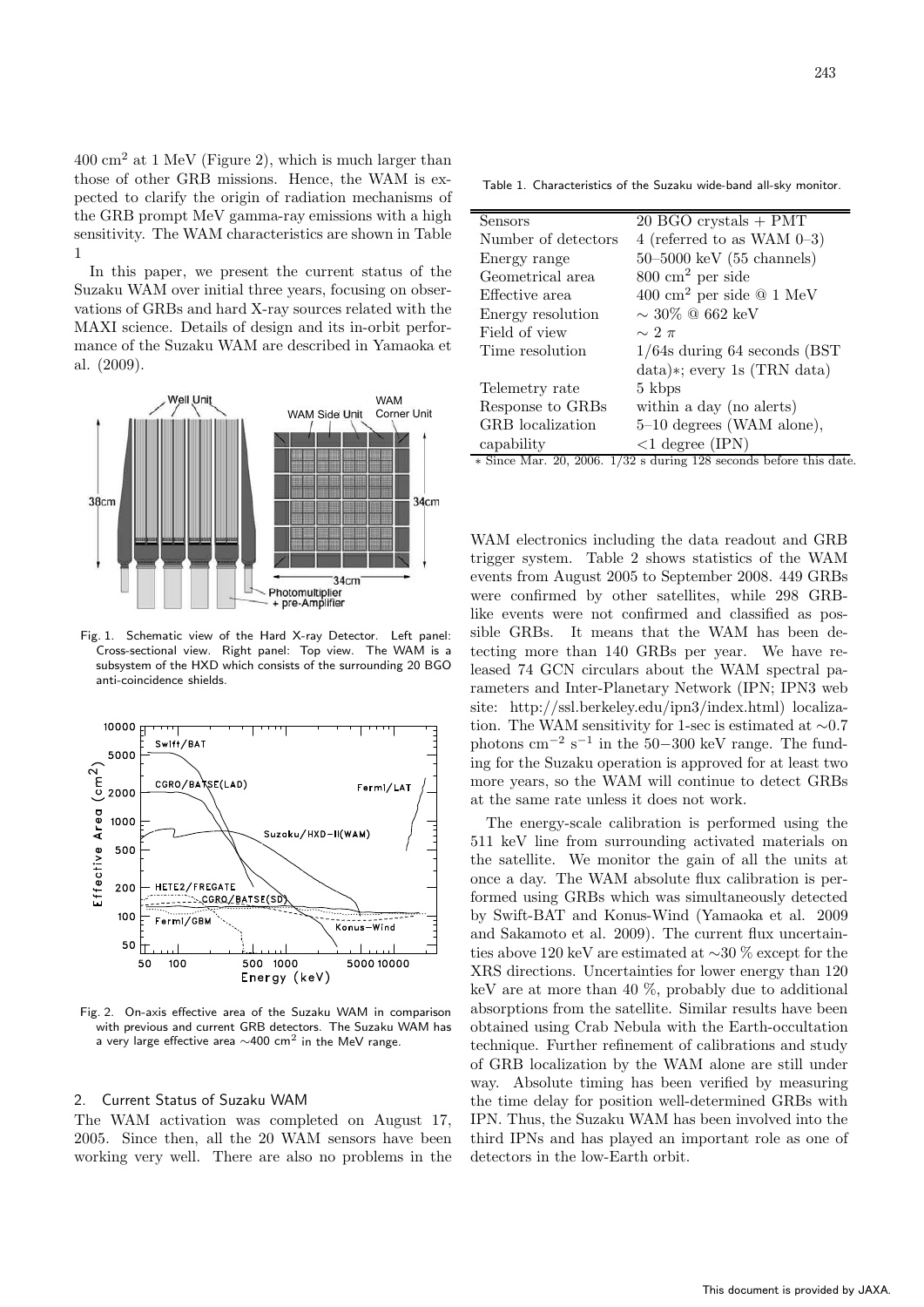| $= 0.000$                |                  |
|--------------------------|------------------|
| Category                 | Number (Trigger) |
| Confirmed GRBs           | 449 (274)        |
| Swift/BAT                | 85 (44)          |
| Fermi/GBM                | 27(15)           |
| INTEGRAL/IBIS            | 6                |
| AGILE/superAGILE         | 6                |
| Konus-Wind               | 364              |
| Possible GRBs            | 298 (139)        |
| Soft Gamma-ray Repeaters | 78(5)            |
| Solar flares             | 171 (28)         |

Table 2. Statistics of the WAM events, through August 2005 to September 2008

#### 3. WAM Observations of Gamma-ray Bursts

## 3.1. GRB Light Curves and Energy Spectra

The WAM can get the fine-time resolution light curve with 1/32 or 1/64 sec (BST data) in case a GRB trigger the WAM. We also continuously get the energy spectrum with 1-sec time resolution (TRN data). Figure 3 shows the light curve of the short-duration GRB 060317 in the four energy bands with 1/32 sec resolution. This GRB has a peak flux of  $41\pm4$  photons s<sup>-1</sup> cm<sup>-2</sup> in the 50- $5000$  keV range, and a very hard spectrum with  $E_{\rm peak}$  $\sim$ 2 MeV (Ohno et al. 2008). Ohno et al. (2008) also estimated a lag between the 50–110 keV band and other three bands (110–240 keV, 240–520 keV, and 520–5000 keV), and found that all were consistent with zero, indicating that this GRB indeed belongs to the short-burst category. Thus, the WAM can produce high quality data for variability studies even in the highest energy range above 520 keV owing to its large effective area. The light curve data for confirmed GRBs are available at the web site: http://www.astro.isas.jaxa.jp/suzaku/HXD-WAM/WAM-GRB/

The T90 duration distribution for triggered bursts is shown in Figure 4. We have plotted it for confirmed GRBs and possible GRBs. The T90 duration was calculated as the time interval starting after 5% and ending after 95% of the counts in the 50–5000 keV range. The distribution of the BATSE sample in the 4th revised catalog (Paciesas et al. 1999) is also shown for comparison. We clearly observe a bimodal distribution for confirmed GRBs which peaks at 0.2 sec and 10 sec. This is almost consistent with the BATSE sample, but is quite different from the Swift distribution, which has relatively few short-duration GRBs (<2 sec) (Sakamoto et al. 2008).

An important feature of the WAM is its large effective area in the MeV range. Figure 5 shows time-averaged spectra in raw detector counts for six bright GRBs which were localized by the IPN. This sample includes two short GRBs: GRB 051103 and GRB 060317. All the



Fig. 3. Example of the bright short GRB 060317 in the four energy bands. High quality light curve can be obtained even in the highest energy band (>520 keV).



Fig. 4. T90 duration distributions of the WAM GRBs. Confirmed and possible GRBs are shown separately as solid and dotted lines, respectively. They are also compared with BATSE GRB sample (dashed line ) with an arbitrary normalization.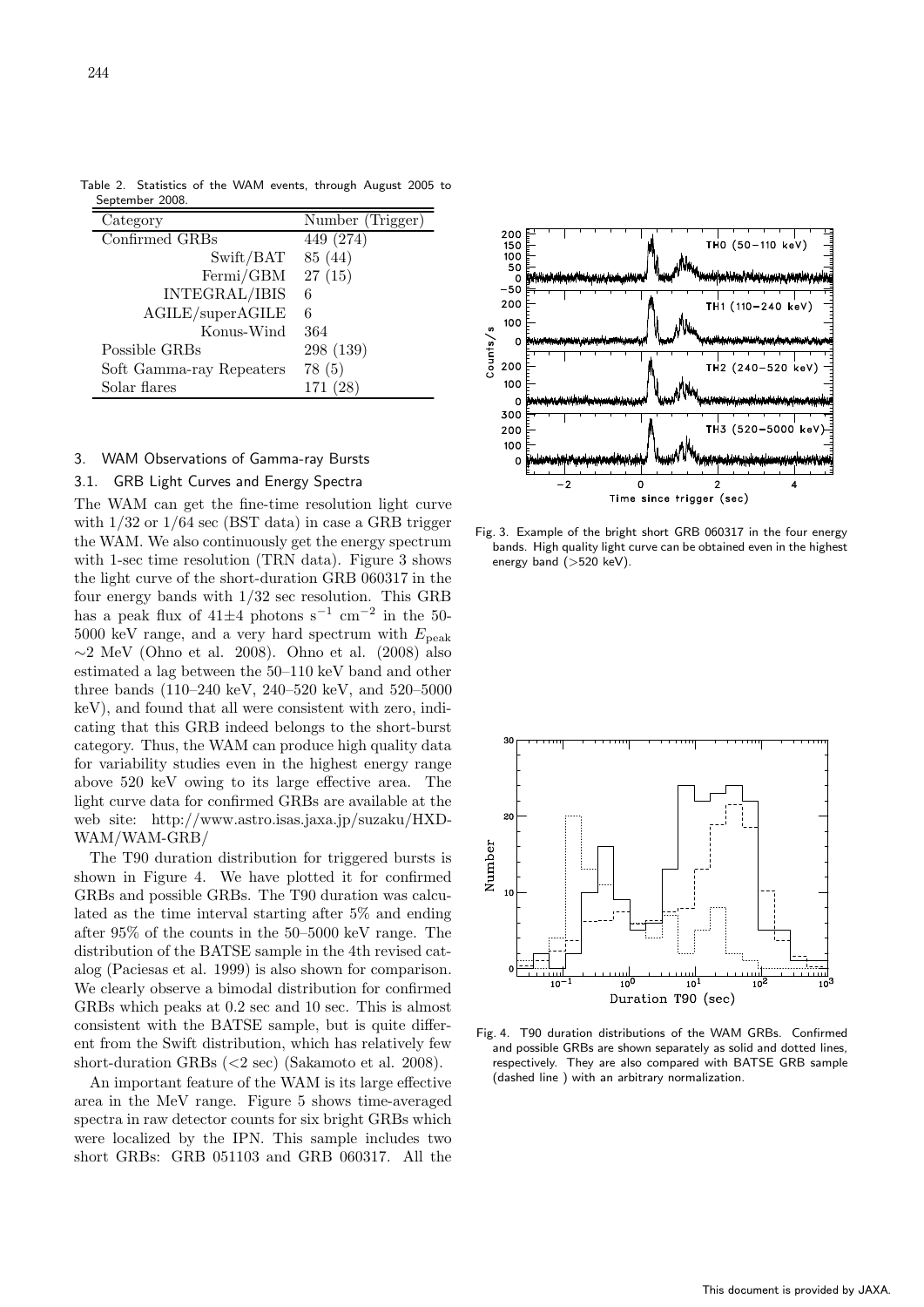bursts (even the short bursts) show clear signals above 1 MeV. High quality spectra can be obtained up to ∼ 5 MeV. This capability is a very powerful tool in determining the high energy photon index  $\beta$  and studying the connection between the low energy component, presumably due to synchrotron emission, and the poorly understood high energy component  $($   $>$  MeV $)$  detected by EGRET/TASC (Gonzalez et al. 2002), which might be detected by Fermi and AGILE.



Fig. 5. Example of WAM count spectra for six bright GRBs. GRB 051103 and GRB 060317 are classified as short-duration bursts.

# 3.2. Joint Swift/BAT and Suzaku/WAM Spectral Analysis

Broadband spectral measurements of the GRB prompt emissions are important in understanding the GRB radiation mechanisms. In addition, several correlations among GRB spectral parameters such as peak energies  $(E_{\text{peak}})$  have been proposed and discussed. Some of them are used for redshift indicators and constraints on cosmological constants. Rapid localizations by Swift has enabled us to determine redshifts for many GRBS, however, only 14% of the Swift GRBs have  $E_{\text{peak}}$  due to the limited energy range of BAT (15−150 keV). Figure 6 shows an example of Swift-BAT and Suzaku-WAM  $_{\nu}F_{\nu}$ spectra of the three Swift GRBs. The peaks of the spectra  $(E_{peak})$  is clearly visible in the 50 keV to 1 MeV range, so a combination of Swift/BAT (15−150 keV) and Suzaku/WAM (50−5000 keV) can be very powerful tool to determine GRB spectral parameters.

Since 2006 August, we are going to proceed joint spectral analysis project between Swift/BAT and Suzaku/WAM (Krimm et al. 2009). We have paid careful attention for the cross-calibration issue and analysis methods. 85 GRBs (44 WAM triggers and 41 untriggers) were detected by both instruments till September 2008, and 32 GRBs have known redshifts in their range of 0.089(GRB 060505) to 6.295 (GRB 050904; Sugita



Fig. 6. Unfolded  $_{\nu}F_{\nu}$  energy spectra of the three Swift GRBs (GRB 050915B, GRB 051111 and GRB 051008). A combination of Swift/BAT and Suzaku/WAM is very powerful to determine the peak energy  $(E_{\rm peak})$  in the range of 50–1000 keV.

et al. 2009). All the bursts were jointly analyzed, and  $E_{\text{peak}}$  was determined for 51 GRBs. Figure 7 shows updated  $E_{\text{p,i}}-E_{\text{iso}}$  correlations, so-called Amati relations, for BAT-WAM GRBs. Long GRBs satisfied with this relations within statistical errors, but there might be some bias to larger  $E_{\text{peak}}$ . On the other hand, all the six short GRBs (GRB 051221A, 060801, 061006, 061210, 070714B and 071227) and sub-luminous GRB 060505 are outliers in the Amati relation.  $E_{\text{peak}} - L_{\gamma}$  (Ghirlanda relation; Ghirlanda et al. 2004) and  $E_{\text{peak}} - L_{\text{p}}$  (Yonetoku relation; Yonetoku et al. 2004) are still under investigation.



Fig. 7. Correlation between peak energy  $(E_{\text{peak}})$  and isotropic radiated energies  $(E_{\text{iso}})$  (Amati 2006). Short and log bursts are shown by triangles and squares, respectively.

Both Swift-BAT and Suzaku-WAM have a very large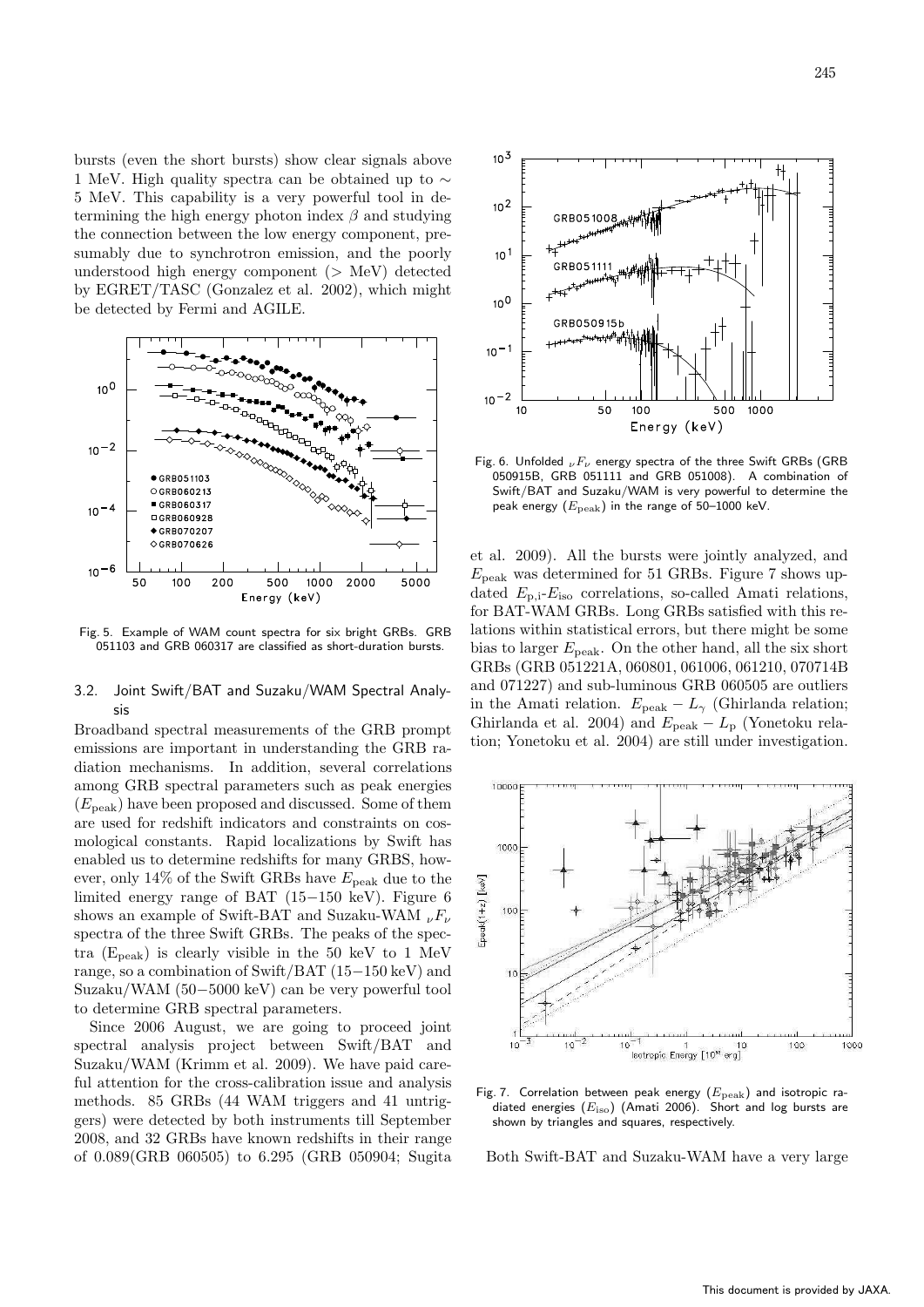

Fig. 8. Left:Time evolution the burst intensity and the spectral parameters of GRB 061007. The  $E_{\rm peak}$  is variable with time. Right: Correlation between isotropic luminosity  $L_{\rm iso}$   $(10^{52}$  erg s<sup>−1</sup>) and peak energy  $E_{\rm peak}$  (keV) for individual 1-sec segments. Clear correlations are found except for the pulse rising phase (hatched region of left panel of the Figure).

effective area, so it is suitable for time-resolved spectroscopy of bright GRBs and verification of correlations between  $E_{\text{peak}}$  and  $L_{\text{iso}}$  (Yonetoku et al. 2004, and Liang et al. 2004). Long-duration GRB 061007 is the most brightest burst in the BAT-WAM sample with 1-sec peak flux of 14 photons cm<sup>-2</sup> s<sup>-1</sup> in the 100−1000 keV range (Ohno et al. 2009). We performed a joint spectral fitting with the Band function (Band et al. 2002) every 1 sec (minimum time resolution of the TRN data). Left panel of Figure 8 shows the time evolution of source intensity and spectral parameters (peak energy  $E_{\text{peak}}$ , photon index  $\alpha$  below  $E_{\text{peak}}$ , photon index  $\beta$  above  $E_{\text{peak}}$ ). The burst shows typical hard-to-soft evolutions, and the  $E_{\text{peak}}$  is variable with the burst intensity. Right panel of Figure 8 shows correlation between  $E_{\rm peak}$  and  $L_{\rm iso}$  for 1-sec segment. A clear correlation between these two parameters is found as  $E_{\rm peak} \propto L_{\rm iso}^{0.46\pm0.03}$  except for the initial rising phase of the burst pulse (see hatched regions of left panel of Figure 8). This relation is consistent with expected one from synchrotron shock model  $(E_{\text{peak}} \propto L_{\text{iso}}^{1/2})$ . Another possible correlation might be seen in the rising phase, suggesting that its origin is physically different (e.x. acceleration process) or it has different physical parameters (bulk Lorentz factor or/and shock radius) from other phases.

### 4. WAM Observations of Hard X-ray Sources

Bright hard X-ray sources with an intensity of ∼1 Crab can be monitored by the WAM using the Earth occultation methods developed by the CGRO/BATSE team (Harmon et al. 2002). This method measures the step in the flux contribution when the source rises above and sets below the Earth horizon. The WAM is an ideal detector

for this purpose because its field of view is not limited. The current all-sky monitors are the RXTE/ASM, which operates in the 1.5–12 keV band and the Swift/BAT in the 15–50 keV range, so the WAM can provide unique opportunities to monitor sources in the range above 50 keV to fill the high energy end.

We have searched for the contributions from known sources expected at specific times based on the Suzaku orbital elements. Figure 9 shows the Earth-occultation step for the Crab Nebula. This was obtained by summing 16 orbits with the same satellite attitude. In addition to bright X-ray binaries such as Cygnus X-1 and GRS 1915+105, weak sources such as the radio galaxy Cen-A and the Seyfert galaxy NGC 4151 have been detected with the WAM. The sensitivity is estimated at about 300 mCrab and 30 mCrab in the 50–300 keV range for integrations of one-day and two-years, respectively.



Fig. 9. Earth occultation step for the Crab Nebula observed by WAM 0 in the 50-300 keV range.